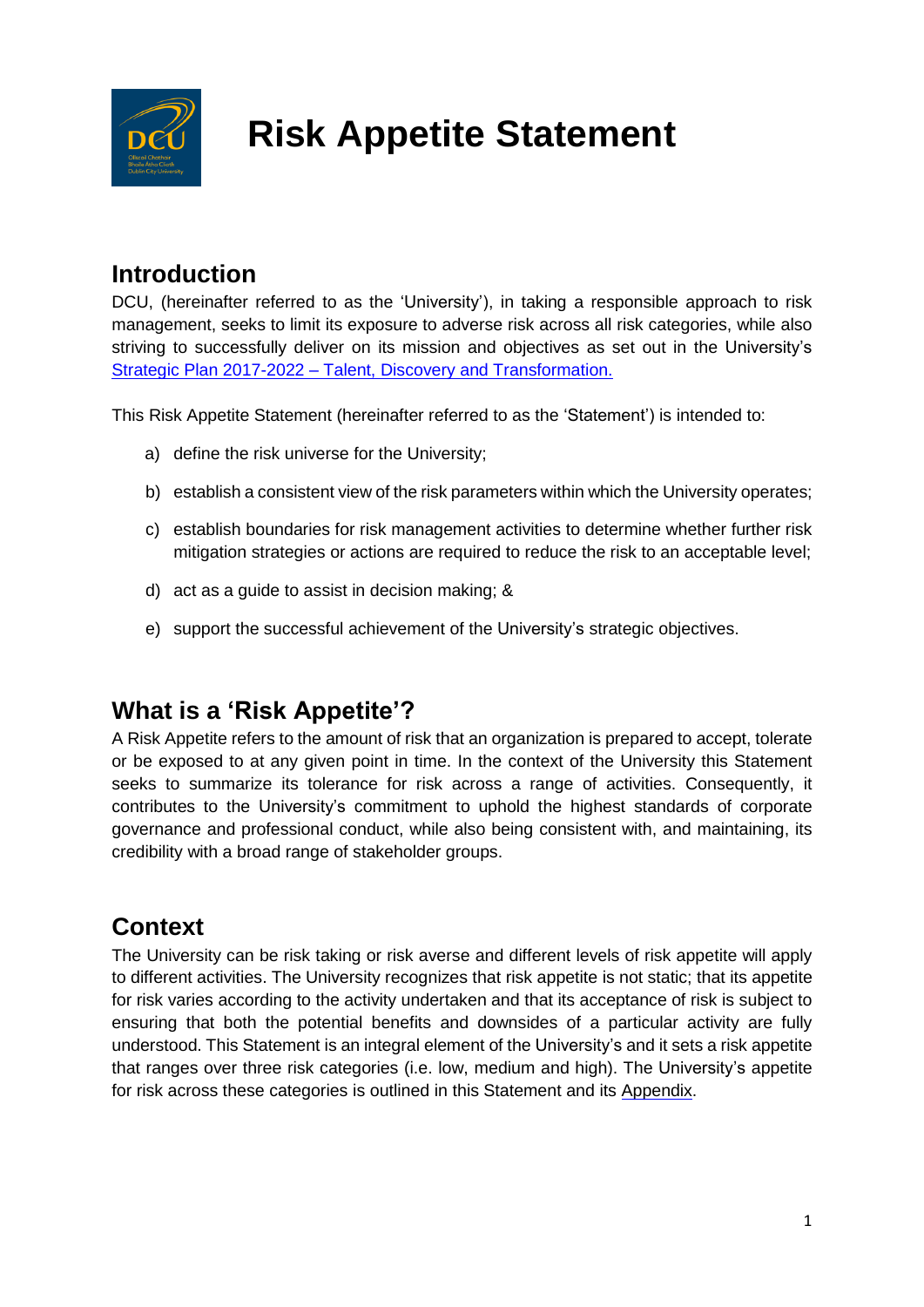# **Scope**

This Statement applies to all units of the University, both academic and central services, and to its wholly owned subsidiaries.

# **Responsibility**

Responsibility for managing the activities of the University within the parameters of this Statement lies primarily with the Executive of the University with addition of the Heads of both academic and central service units and the Managing Directors of its wholly owned subsidiaries.

## **Risk Appetite Statement**

The Statement is broadly defined for the key activities of the University which are aligned to both its strategic and operational objectives as well as the associated risk levels. The key activities are defined below.

### **1) Strategic**

The University engages in a wide range of activities in pursuit of its strategic objectives as set out in its strategy. It recognizes that this requires some degree of risk and that external and internal forces, which often cannot be predicted, may have a significant impact on achieving these strategic objectives. In order to achieve these strategic goals, the University must be willing to sometimes take and accept risk and is therefore willing to take or accepts a medium to high level of risk in pursuit of its overall strategic priorities. There is low willingness to accept risks which have no alignment with our Strategic Plan or which may tarnish the University's reputation, its role in the community and/or its values.

### *1.1) Research and Innovation*

The University wishes to enhance its reputation as a research intensive institution that is excellent, globally collaborative, creative, interdisciplinary and entrepreneurial. It engages in research that serves and anticipates economic, societal and cultural needs and plays a transformative role in Irish society. Such is the nature and complexity of the major research challenges facing the world that international collaboration is essential in order to make significant and sustained advances. The University is committed to ambitious and performance driven progress in research, enterprise and innovation including knowledge exchange/transfer by:

- a) promoting new fields of research and generating critical mass in research capacity;
- b) developing further strategic academic and industrial collaborations and entering partnerships both nationally and internationally;
- c) facilitating enhanced research collaboration and research opportunities; &
- d) supporting innovation and entrepreneurship and increasing the number of research students.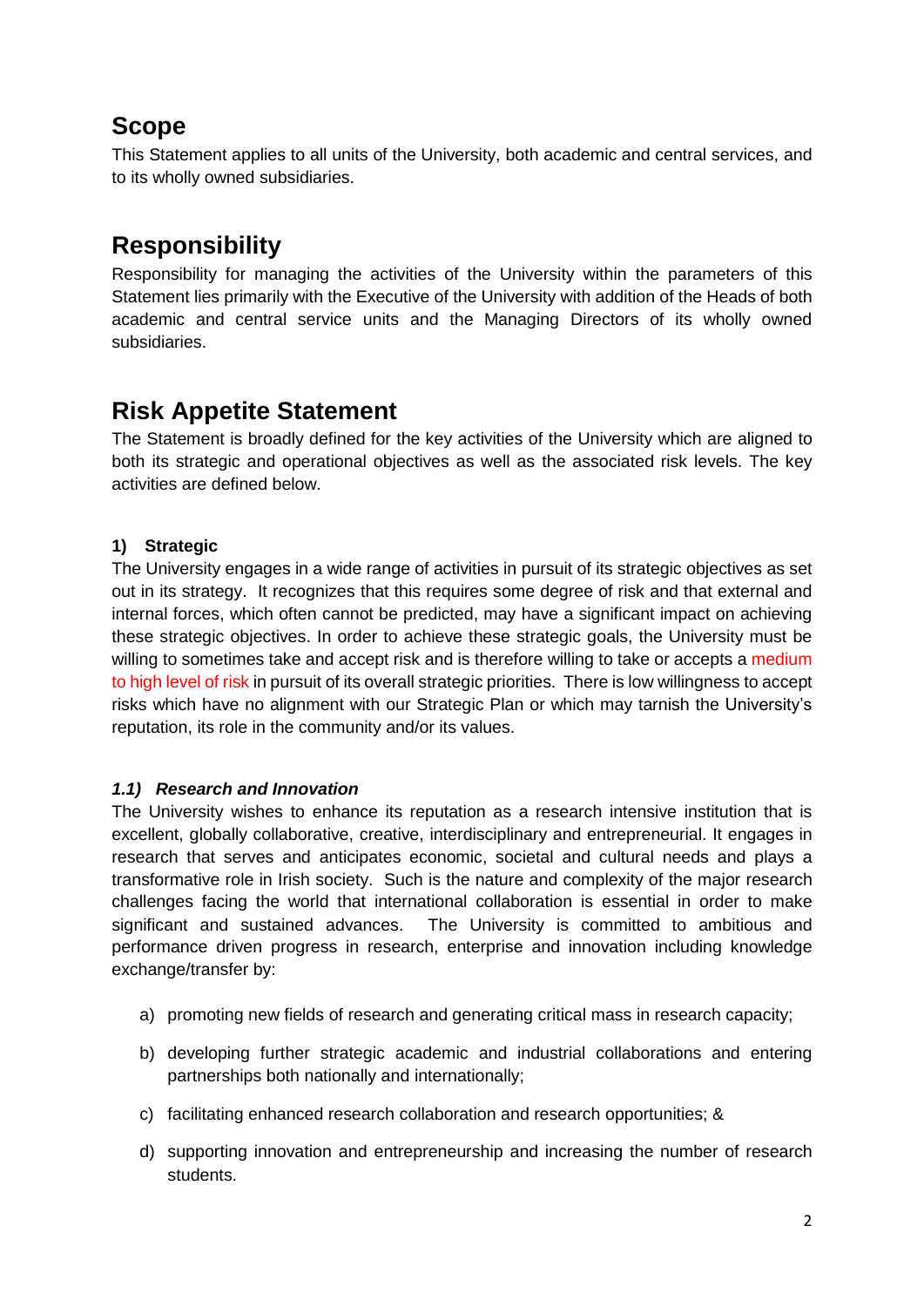The University recognizes that this strategy will involve accepting a high risk appetite for investment to grow its research strengths through research grant applications, international research collaborations and developing linkages with industrial partners. Research activities are subject to ethical standards and health & safety regulations. The University has a low risk appetite for research conduct that is unethical, non-compliant with legislation or compromises quality and/or reputation of the University.

#### *1.2) Teaching and Learning*

The University is committed to ensuring a high quality teaching and learning environment for all its students in addition to developing enhanced teaching methodologies and pedagogies. The University has a low risk appetite for poor teaching and learning outcomes or academic quality which would not achieve University standards and external accreditation requirements.

Delivery of the Teaching and Learning strategic objectives requires on-going investment in teaching and learning infrastructure across three academic campuses. In addition, the University recognizes the need to identify workable solutions to meet the increased demands from a diverse and expanding student population and to further its work with professional bodies and industry to ensure the continued success of our graduates and their employers. The University has a high risk appetite for transnational education and partnerships and for academic programme development including the online learning environment that enhances student learning outcomes and experience. This involves pursuing an academic programme which is relevant to current employment and industry needs.

#### *1.3) Internationalisation*

The University has an international presence through academic linkages and strategic partnerships with overseas universities and is committed to the continued growth of its international student population. The University's strategy is to continue to develop as a global university by continuing to expand its international presence and student cohort through academic linkages, partnership arrangements and other co-operative structures while also recognizing that there is an increased degree of risk in developing these international activities. The University has a medium to high risk appetite for Internationalisation where the strategy supports the mission and vision of the University while acknowledging a low appetite for investment in developing campuses outside of Ireland. There is low appetite for internationalisation that does not align with the University's values and quality standards.

#### *1.4) Student Experience*

At the core of the mission and values of the University is to provide the highest quality international standard education and research experience for its students within a multicampus environment. The University is committed to the further enhancement of this studentcentric, supportive learning environment through infrastructural investment and the continual updating of the academic programmes. The University recognizes that this investment in the educational continuum involves an increased degree of risk in pursuit of key strategic objectives and in so doing its accepts a medium to high risk appetite subject to ensuring that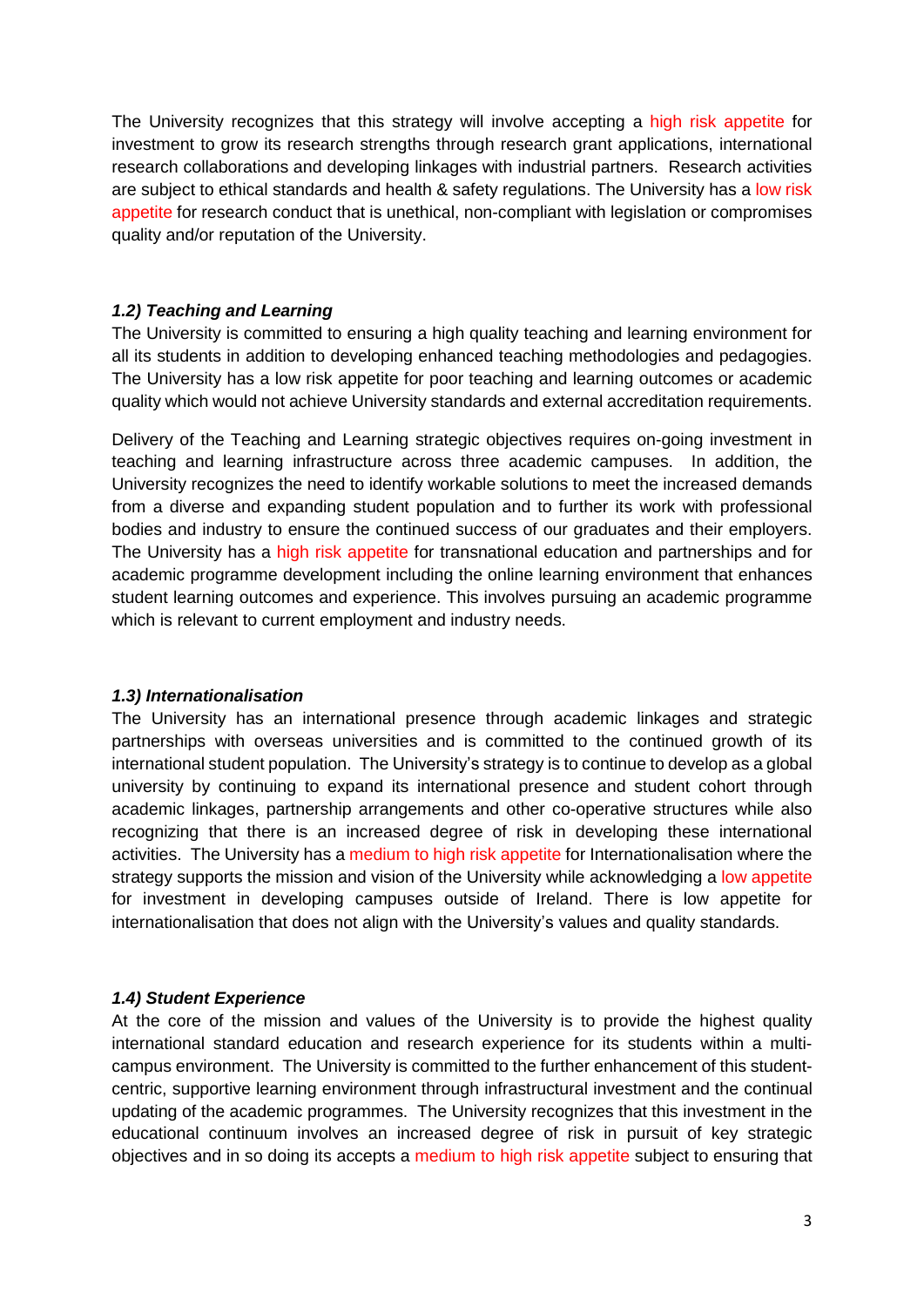the potential benefits and risks are fully understood before developments are authorized and that practical and sensible measures are embedded with the system to mitigate risk.

#### *1.5) Engagement*

The University is committed to making a positive impact on our local, regional, national and global communities through research, education and knowledge exchange by leading public debate and providing critical analysis on areas of societal importance. Through a range of initiatives, (including formal credentialing and curricular recognition) the University will continue to foster student engagement and volunteering. The University has a medium to high risk appetite range for Engagement, where the strategy supports the mission and vision of the University and while acknowledging this increased level of risk it is committed to ensuring that potential benefits and risks are fully understood before developments are authorized and that sensible measures are embedded to mitigate risk.

#### **2) Operational**

The University, which operates across a multi campus environment 365 days of the year, is committed to maintaining continuity of all aspects of its operations and has a low to medium appetite range for any risk, incident or event which could impact upon the University's normal operations of teaching and learning, research and innovation.

#### *2.1) Physical Infrastructure & Operational Capabilities*

At the core of the mission and values of the University is to provide the highest quality operational infrastructure for its students and staff within a multi campus environment. The University is committed to the further enhancement of this student-centric, supportive learning physical environment through infrastructural investment. The University recognizes that this investment involves an increased degree of risk in pursuit of key strategic objectives and in so doing is willing to accept primarily a medium to high risk appetite subject to ensuring that the potential benefits and risks are fully understood before physical developments are authorized and that practical and sensible measures are embedded with the system to mitigate risk.

The University has a low risk tolerance for the operational capabilities associated with our staff and their competence levels. The University relies on the skills, experience and dedication of its staff to ensure the on-going delivery and quality of its education, research, engagement and operational systems and processes.

#### *2.2) Health & Safety*

The health, safety and wellbeing of staff, students and others on University campuses is of paramount importance to the University and consequently the University has a low risk appetite for such risks. However, it is not the University's intention to avoid potentially risky activities which are part of managing a university and a strong culture of health and safety awareness and risk management is expected. This includes identifying and managing health and safety risks to the best extent possible. The University has a strong interest in protecting and preserving the environment, and hence, it has a low risk appetite for activities which will impact upon environmental safety.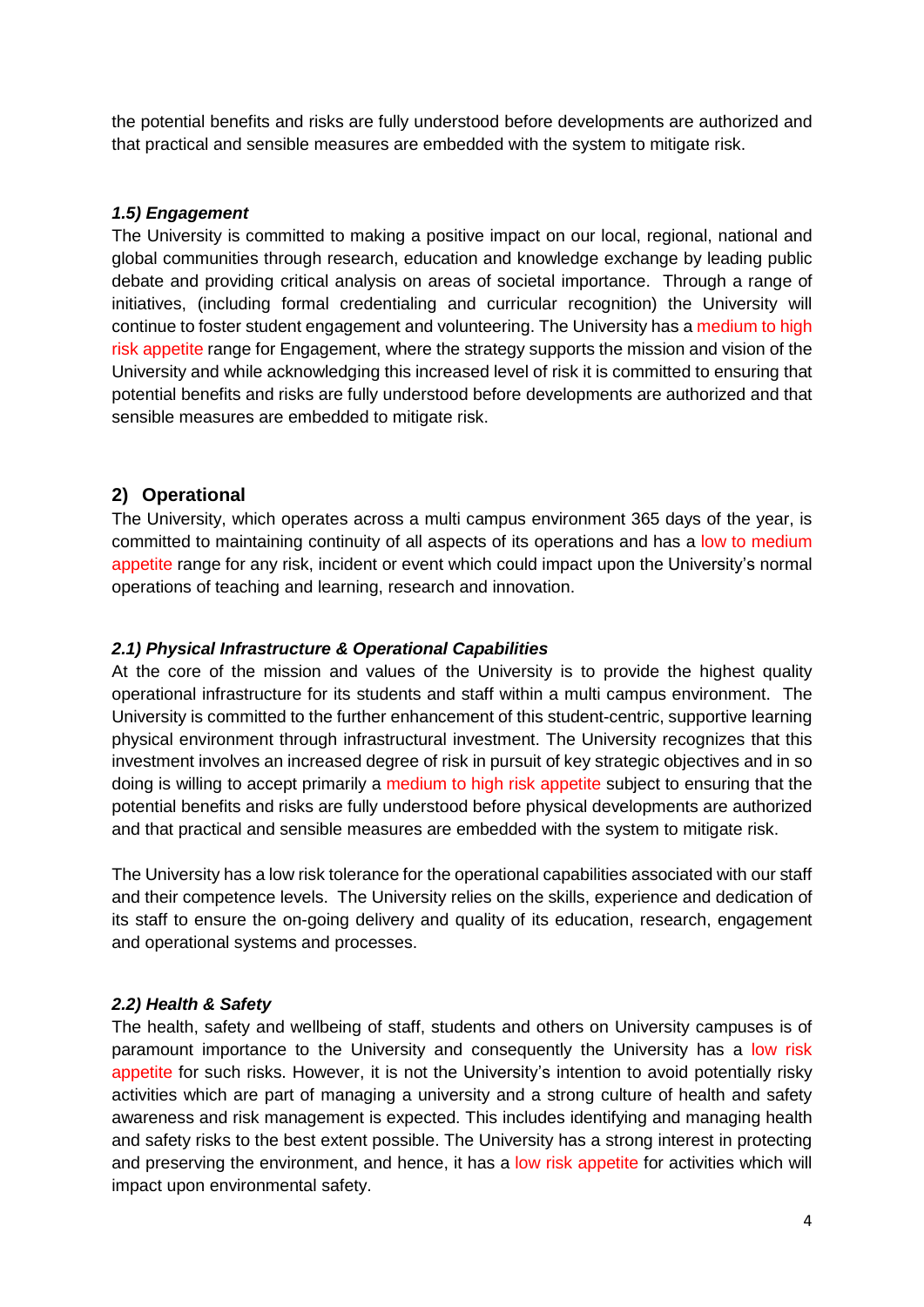### **3) Financial**

The University has maintained a sound financial base and has an effective system of cost control, audit and oversight. In order to sustain its financial position and achieve the realization of its strategic goals the University has to look beyond exchequer funding and seek to grow commercial income opportunities. As a consequence, the University has a medium appetite for any risks which impact upon the achievement of financial goals and targets. In addition, the University recognizes a higher risk appetite in respect of Strategic Investment opportunities. The University will ensure that potential benefits are fully understood before developments that may impact upon financial performance and sustainability are implemented and that appropriate measures to mitigate risk are established and embedded.

### **4) Reputational**

The University has an established and enviable track record for world-class international teaching and learning, research and innovation, and it is critical that the University preserves its high reputation. The University is committed to maintaining the highest standards of integrity, compliance and ethics, and has a low appetite for any breaches in statute, regulation, professional standards, research or medical ethics including systems and processes. The University has a low appetite for risk which would impact negatively on its reputation, brand, ethical standing or heritage which could lead to loss of confidence by the international community, research community and its stakeholders.

### **Review**

This Statement will be reviewed annually by the Risk Advisory Committee as part of the process for the preparation of the Institutional Risk Register.

### **Version Control**

| <b>Document Name</b>         | <b>Risk Appetite Statement</b>         |                                                |
|------------------------------|----------------------------------------|------------------------------------------------|
| <b>Version Reference 1.0</b> |                                        |                                                |
| <b>Document Owner</b>        | Office of the Chief Operations Officer | <b>DCL</b>                                     |
| <b>Approved by</b>           | Governing Authority                    | Ollscoil Chathair<br><b>Bhaile Átha Cliath</b> |
| <b>Date</b>                  | 6th December 2019                      | Dublin City University                         |

**End.**